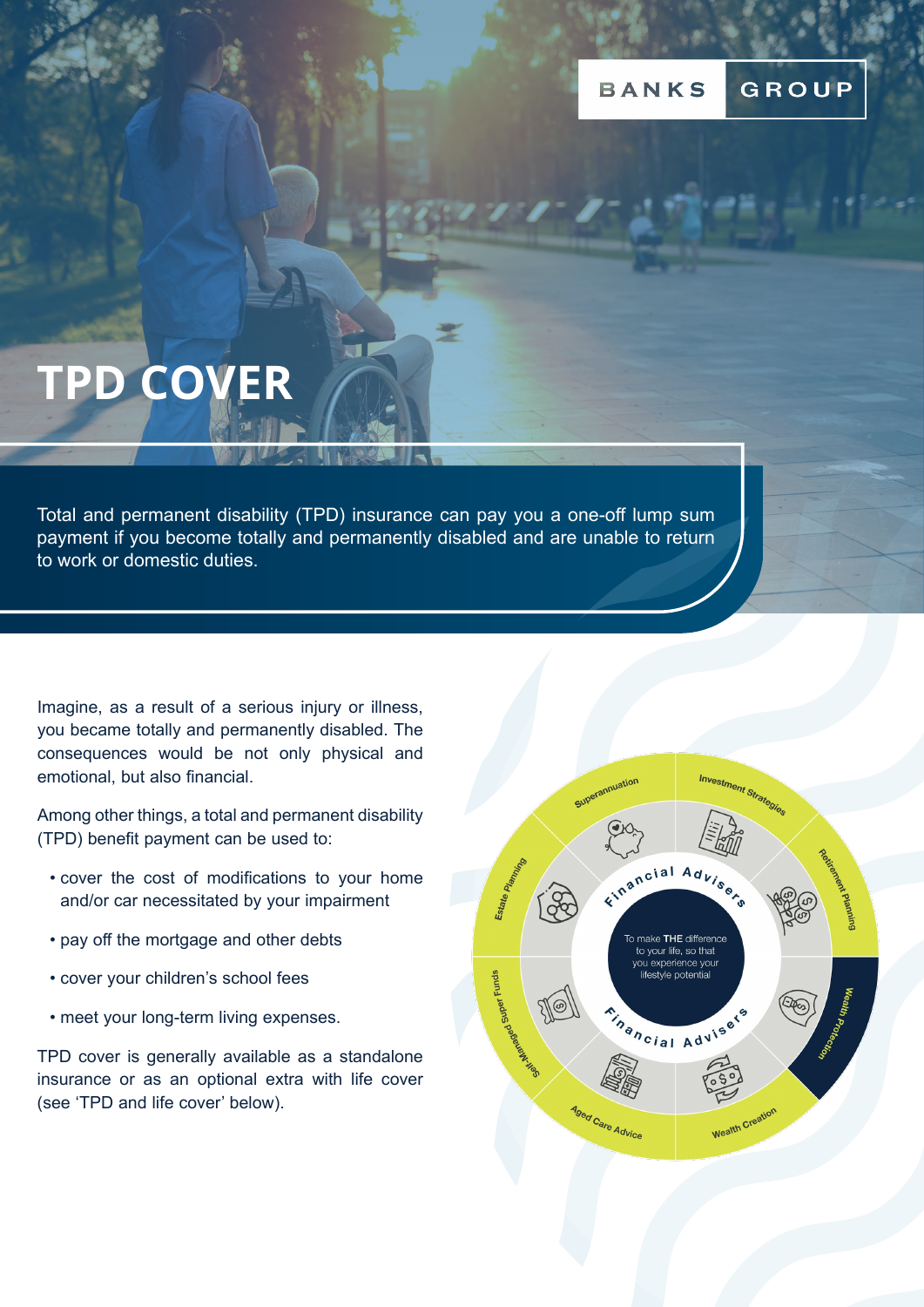## **What's covered by TPD insurance?**

Your insurer may pay you a benefit if, due to physical or mental incapacity, you're unable to work ever again.

#### **'Any occupation' vs 'own occupation'**

There are two main definitions of TPD cover that determine a person's eligibility to receive a benefit payment.

Some insurers require that you're unable to work in 'any occupation' — any gainful employment for which you're reasonably qualified by education, training or experience.

Other insurers require that you're unable to work in your 'own occupation' — the one you usually worked in before you became disabled.

Some insurers allow you to choose either 'any occupation' or 'own occupation'; the latter typically attracts a higher premium.

Some insurers have a third 'homemaker' definition for people who, due to physical or mental ill health, are unlikely to be able to perform unpaid domestic duties ever again.

It's therefore important to read the product disclosure statement (PDS) and confirm which definition applies.

Superannuation funds are only permitted to offer 'any occupation' TPD cover to their members.

### **TPD and life cover**

TPD can be held stand alone or linked to a life cover policy. If you make a claim on a TPD cover policy attached to your life cover policy, your life cover will usually be reduced by the amount of the claim.

For example, if you have \$750,000 of life cover and are paid \$500,000 for a TPD cover claim, your life cover will be reduced to \$250,000 (your insurer will lower your premium accordingly).

For an additional premium, some insurers allow you to 'buy back' any reduction in your life cover. In other words, you can pay to reinstate your life cover to its original level.

#### **TPD cover and tax**

If you hold your TPD cover through your super fund, the premiums may be tax-deductible and are paid to the policy owner in the event of a claim (the super fund). If you then withdraw part or all of the proceeds before preservation age, the money withdrawn is likely to be taxed.

If you hold your TPD cover independently, the premiums are not tax deductable. Proceeds of a claim are paid directly to the policy owner and are not taxable.

# **I've already got trauma cover — why would I need TPD cover?**

Trauma cover pays out for specified serious illnesses, such as cancer or a heart attack. These traumatic conditions may not render you permanently disabled. A claim may be approved regardless of whether you're eventually able to return to work or not.

However, if you suffered a musculoskeletal injury, say, that left you totally and permanently disabled, it would not be covered under your trauma policy and would be covered under a TPD policy.